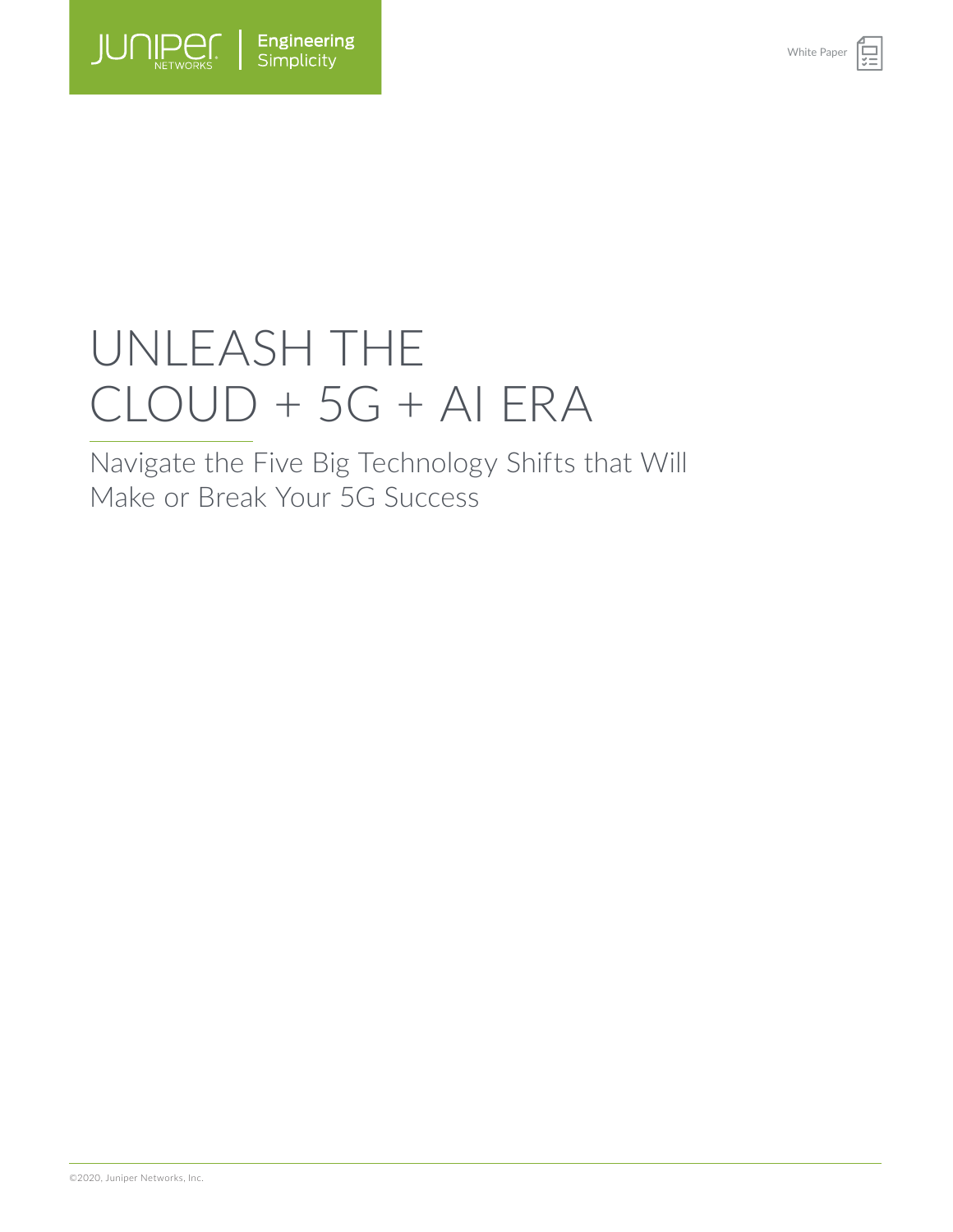# TABLE OF CONTENTS

| Shift 3: From Static Capacity to Dynamic, Demand-Driven IP Service Fabric 9 |  |
|-----------------------------------------------------------------------------|--|
| Shift 4: From Closed, Manual Systems to Open, Automated Operations10        |  |
|                                                                             |  |
|                                                                             |  |
|                                                                             |  |
|                                                                             |  |
|                                                                             |  |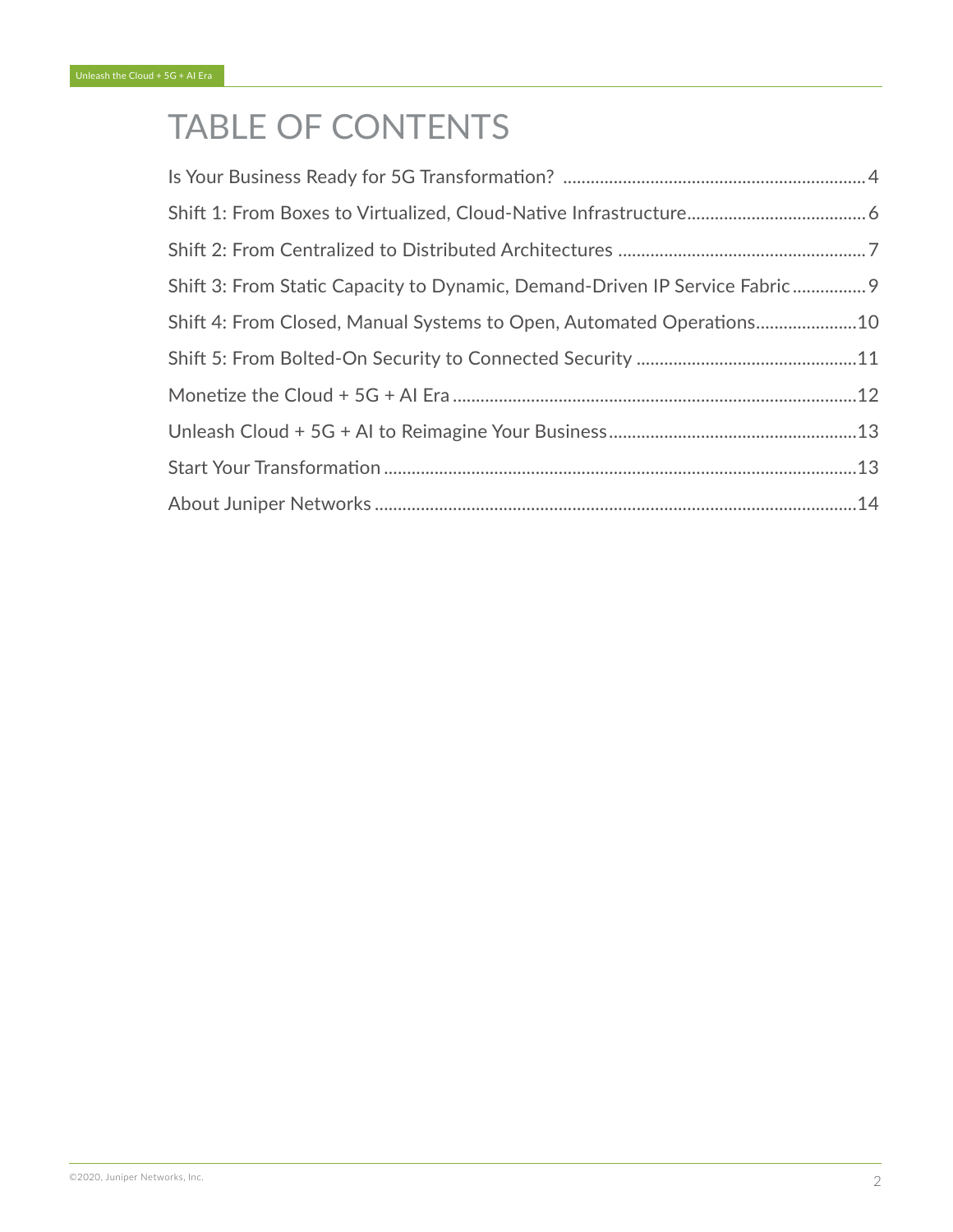# EXECUTIVE SUMMARY

5G promises new experiences for consumers and enterprises, and transformational economics for service providers. However, new 5G Radio technologies alone are not enough to drive real service provider business transformation. 5G is the sum of many more building blocks that are closely intertwined with and dependent on a broader technology evolution towards cloud and artificial intelligence (AI) as well.

It is only when you bring these technologies together that you can provide diverse network and edge services over the same infrastructure, automate them, and assure the experience end to end. It's only by combining Cloud + 5G + AI that you can truly transform your business.

Getting there will require very different capabilities than most service providers have in place today. You'll need to evolve your network and business to accommodate five key technology shifts:

- 1. From boxes to virtualized, cloud-native infrastructure
- 2. From centralized to distributed architectures
- 3. From static to dynamic, demand-driven capacity
- 4. From manual to open, automated operations
- 5. From bolt-on to connected security

Juniper is helping service providers navigate this journey. We provide all the building blocks needed to create new value and compete in the coming decade. We can help you reimagine your architecture, operations, and service experience to unlock the full power and potential of 5G.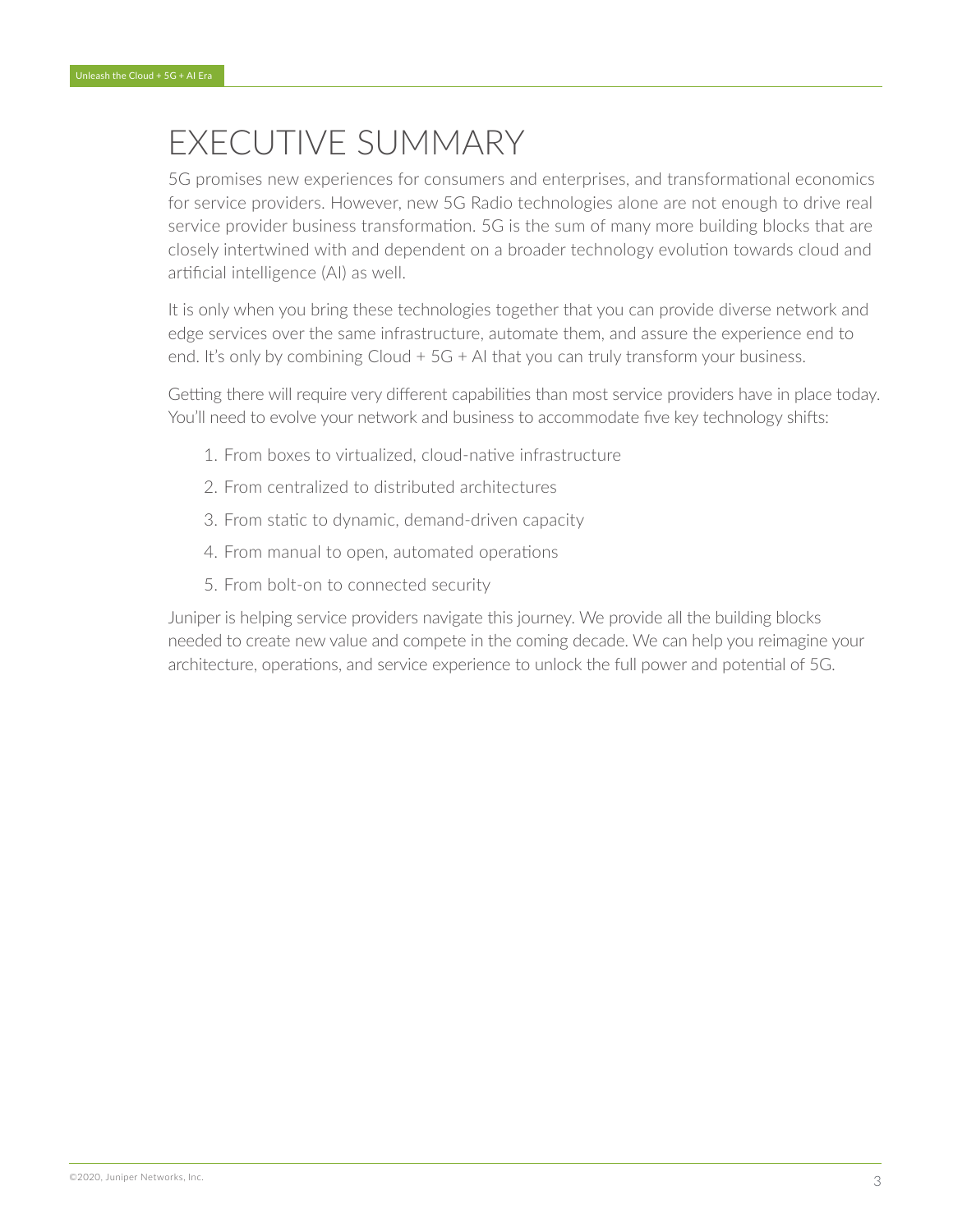#### <span id="page-3-0"></span>Is Your Business Ready for 5G Transformation?

News reports will tell you "5G is coming." Service providers know 5G is already here. One hundred live networks as of early 2020 and hundreds of operators actively investing, with \$1 trillion in cumulative 5G infrastructure capital expenditures (CAPEX) projected through 2025.



There is sound strategy behind these investments, and it goes well beyond providing faster wireless speeds. Network service providers may fuel our digital world, but they've often been cut out of the value chain for digital services. "Over-the-top" (OTT) application providers capture most of the subscriber attention and wallet-share. Meanwhile, the data traffic traversing service provider networks explodes, costs steadily climb, and revenues remain stubbornly flat. Until now.

5G can turn the status quo on its head, giving you the ability to launch hundreds of new services, each tailored to the perfect user experience and most suitable business model. It can position application intelligence closer to users to help deliver tactile digital experiences that no OTT player can duplicate.

But, there's a big caveat at the core of the 5G story: creating this value will take more than just 5G Radio. To truly reimagine your business, you'll need to combine 5G with the move to:

- Cloud: Many fundamental aspects of 5G architecture—telco cloud, distributed edge computing, and virtualized/containerized network functions—depend on a "cloudified" infrastructure. New 5G Radio won't help you dynamically position resources wherever they're needed or automatically scale capacity with demand. Only cloudifying your network can give you that agility.
- Artificial intelligence (AI): The combination of 5G and cloud offers a quantum leap in scale, performance, and agility, but adds enormous complexity to network operations. There's no way to handle multiple clouds and hundreds of network slices, or to quickly respond to traffic changes, using the slow, error-prone manual processes of the past. 5G or cloud cannot be realized without automation. Eventually, all automation must be AI-driven to proactively observe what's happening in the network, recognize when intervention is needed, and automatically take action.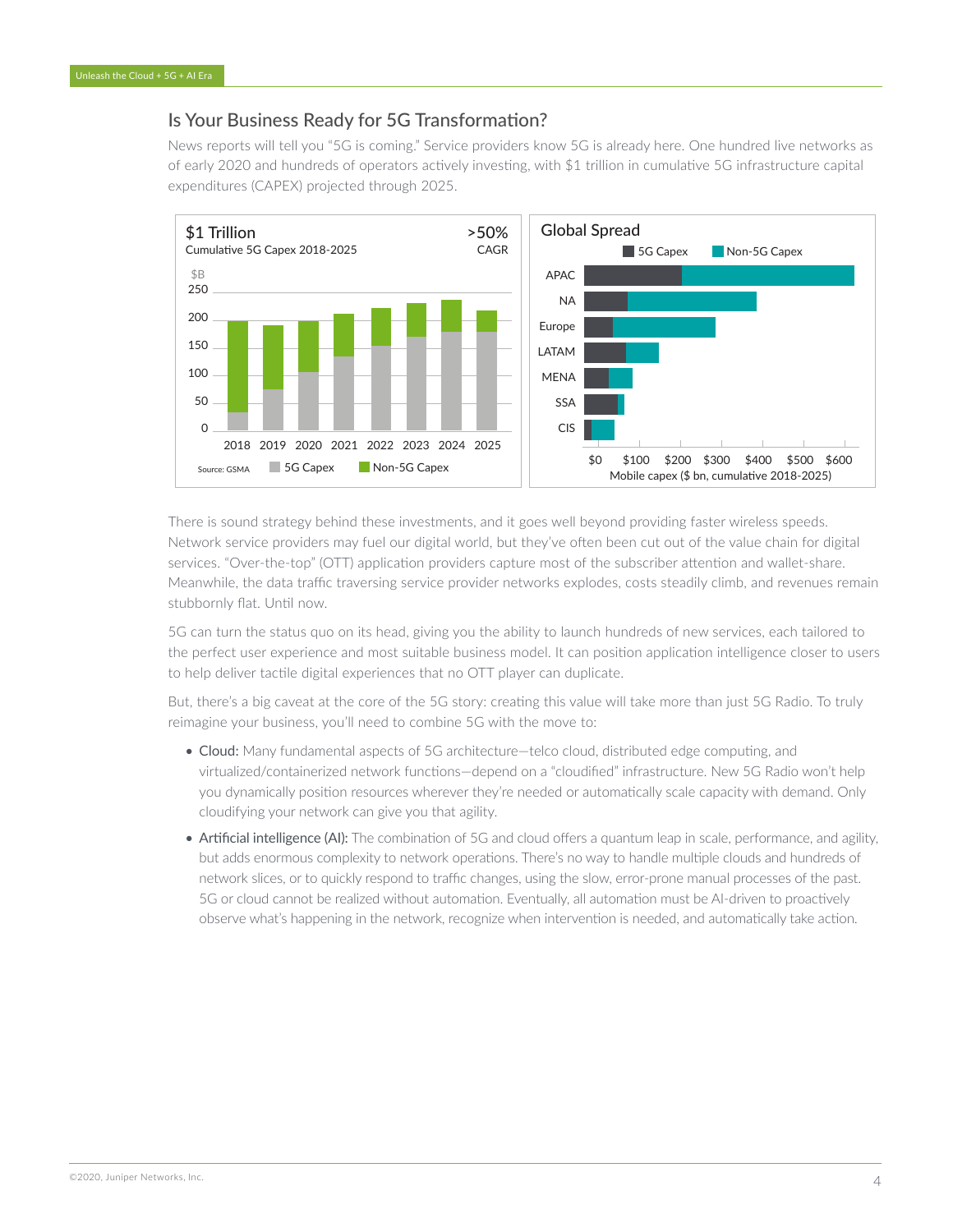#### **Unleash the Cloud + 5G + AI Era**

Bringing cloud and AI technologies together with 5G is the key to enabling service provider business transformation. The kind of transformation that helps them create new web-scale value by not just building next-generation networks but changing business models and operational models as well. And, that helps them unlock new revenuegenerating services, make operational economics viable, differentiate the customer experience, compete with agility, and safeguard the business.

Achieving all this, however, requires multiple technology building blocks beyond 5G New Radio or 5G New Core. You also need X-haul, distributed edge clouds, Software Defined Networking (SDN), network slicing, segment routing, NFVI stack with associated VNF/CNFs, security, automated management and orchestration, pervasive analytics, automation, and more. Every part of the network must be ready for Cloud + 5G + AI. Juniper provides all these building blocks through our own portfolio or our strategic partners.



This journey will be different for every service provider—but it will most definitely be a journey. Every part of the network will be transformed, be it radio access, IP transport, packet core, operations or security.

In addition to adding high-performance nodes at all layers, you'll need to replace many physical boxes with virtualized, cloud-native network functions. You'll need to support cloud-native architectures, introduce distributed edge clouds, and support control-user plane separation (CUPS) as new points of service delivery. You'll need to move from static capacity to demand-driven capacity that scales elastically. You'll need to stitch the pieces together with tailored network slices that deliver multiple services over the same infrastructure. Your security posture will need to be baked into and connected across all touchpoints of the network. And, operations will have to be totally automated with intent-driven, closed-loop workflows based on AI and Machine Learning (ML).

These are big transitions. Juniper is helping service providers successfully navigate them across five fundamental shifts. We can help you introduce all the technology building blocks, in a practical way, in tune with your unique journey to Cloud + 5G + AI.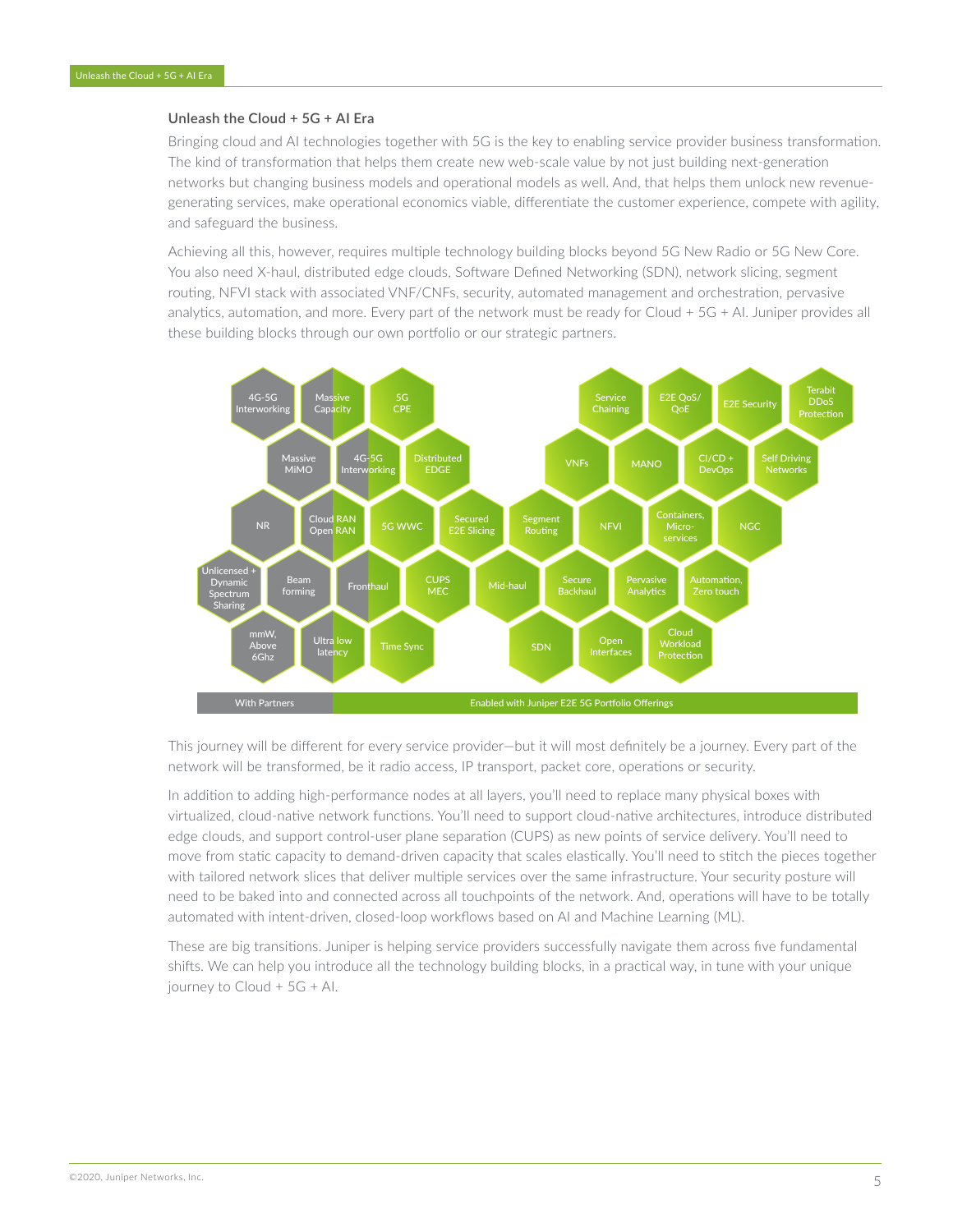# <span id="page-5-0"></span>Shift 1: From Boxes to Virtualized, Cloud-Native Infrastructure



Dedicated, purpose-built hardware has been the foundation of previous-generation networks. But, with the need for greater agility, control, and elasticity, there are many scenarios where virtualized functions based on cloud-native architecture make more sense.

That's why many packet core, transport, and radio access network (RAN) functions are being disaggregated and virtualized. By running these functions on off-the-shelf

servers, like any other data center application, you can realize the same kind of advantages as the hyperscale cloud companies: elastic scalability, lower total costs, and agility to launch new services or update networks quickly in response to changing demands.

#### **How Juniper Can Help**



To help you transform your architecture, Juniper provides the entire NFVI stack, including overlay, underlay, and orchestration, as a carrier-grade t[elco cloud](https://www.juniper.net/us/en/solutions/nfv/telco-cloud/) solution. Unlike other vendors' approaches, this platform is horizontal and

open. You can use whichever VNFs and third-party applications you prefer without being locked into one vendor's vertical stack. Our solution is also truly cloud-native, supporting Kubernetes, containers, and microservices.

With full, 3GPP-compliant support for CUPS, you can deliver services from anywhere. This flexibility will be essential to delivering new user experiences (immersive 4K and 8K video, mixed reality), as well as new enterprise services like industrial automation, which require ultra-low latencies delivered under strict SLAs.

We can help you virtualize more of your network to gain unprecedented scalability, agility, and cost-efficiencies. Juniper offers one of the industry's broadest portfolios of [virtualized solutions](https://www.juniper.net/us/en/solutions/nfv/telco-cloud/): [routers](https://www.juniper.net/us/en/products-services/routing/mx-series/vmx/), [security appliances](https://www.juniper.net/us/en/products-services/security/srx-series/vsrx/), [customer premises equipment \(CPEs\)](https://www.juniper.net/us/en/solutions/nfv/cloudcpe/), [SDN](https://www.juniper.net/us/en/products-services/sdn/contrail/), and vBNG. All have full feature parity with their physical counterparts. And, we're quickly extending this portfolio beyond virtualization to containerized, cloud-native solutions such as the industry's first containerized firewall.

#### **Juniper Cloud Leadership**

- 50+ Live Telco Cloud **Deployments**
- 50+ Pre-Integrated VNFs
- #1 Deployed SDN Controller
- Industry-Leading Service with QFX
- Industry's First Containerized
- 3GPP-Compliant CUPS UP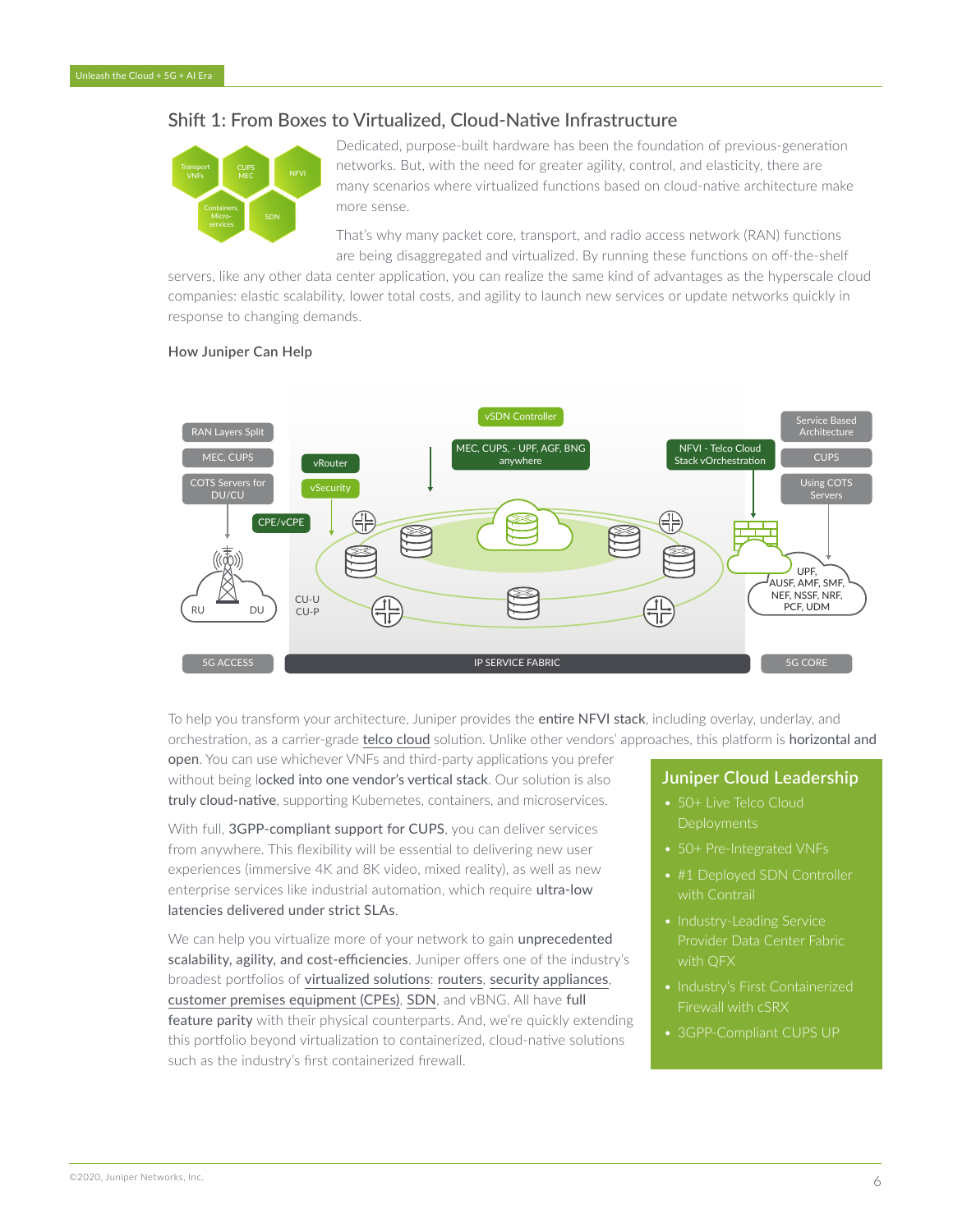#### <span id="page-6-0"></span>Shift 2: From Centralized to Distributed Architectures



The 5G capabilities that unleash new low-latency services and multi-sided business models all depend on one big innovation: a shift to distributed architectures that bring content and applications closer to end-users.

Distributed edge clouds are effectively tens to hundreds of mini-data centers deployed in the metro-aggregation layer of the IP transport network. As a result, they make the transport network more important than ever. Located either on-premises or off-premises

(in service provider locations that are the network equivalent of "beachfront real estate"), they have emerged as a platform for innovation and monetization. They offer an opportunity to deliver new kinds of services in collaboration with OTT competitors, giving service providers the chance to re-insert themselves into the value chain.

With distributed edge clouds, the lines that have long separated access, packet core, and transport layers have blurred. The edge is now home to RAN functions that enable new Cloud RAN and Open RAN architectures, as well as virtualized core functions such as the user plane, which is getting distributed to the edge.

#### **How Juniper Can Help**

Each service provider will follow its own edge cloud strategy. But, no matter which kind of edge nodes you plan to build, how many, or where, Juniper can help you create a production-grade distributed edge cloud solution that is monetizable today.



Juniper offers a distributed universal edge cloud solution, extensible to a full suite of orchestration, automation, security, and analytics. Distributing cloud services out to the edge means you'll need to build data center-like capabilities in places that never hosted them before, such as Regional Offices, Central Offices (COs) or point-ofpresence (POP) locations. We're making the transition easier with a lean, small footprint edge cloud solution that fits in space- and power-constrained locations. You also have the flexibility for hybrid deployments, with the option to use centralized controllers and hardware-assisted CUPS. You can deploy the right edge capabilities on-demand, in the way that makes the most sense for your business.

We also offer flexible fronthaul and mid-haul (X-Haul) options to enable any radio architecture, from Classic RAN to emerging models like Cloud RAN and Open RAN. We're adding packetized fronthaul with eCPRI support to handle extreme 5G baseband requirements and enable open, multivendor radio networks. And, we can help you accommodate the spike in east-west traffic you can expect from converging Metro-IP and edge with our lean edge underlay, which is purpose-built for distributed architectures.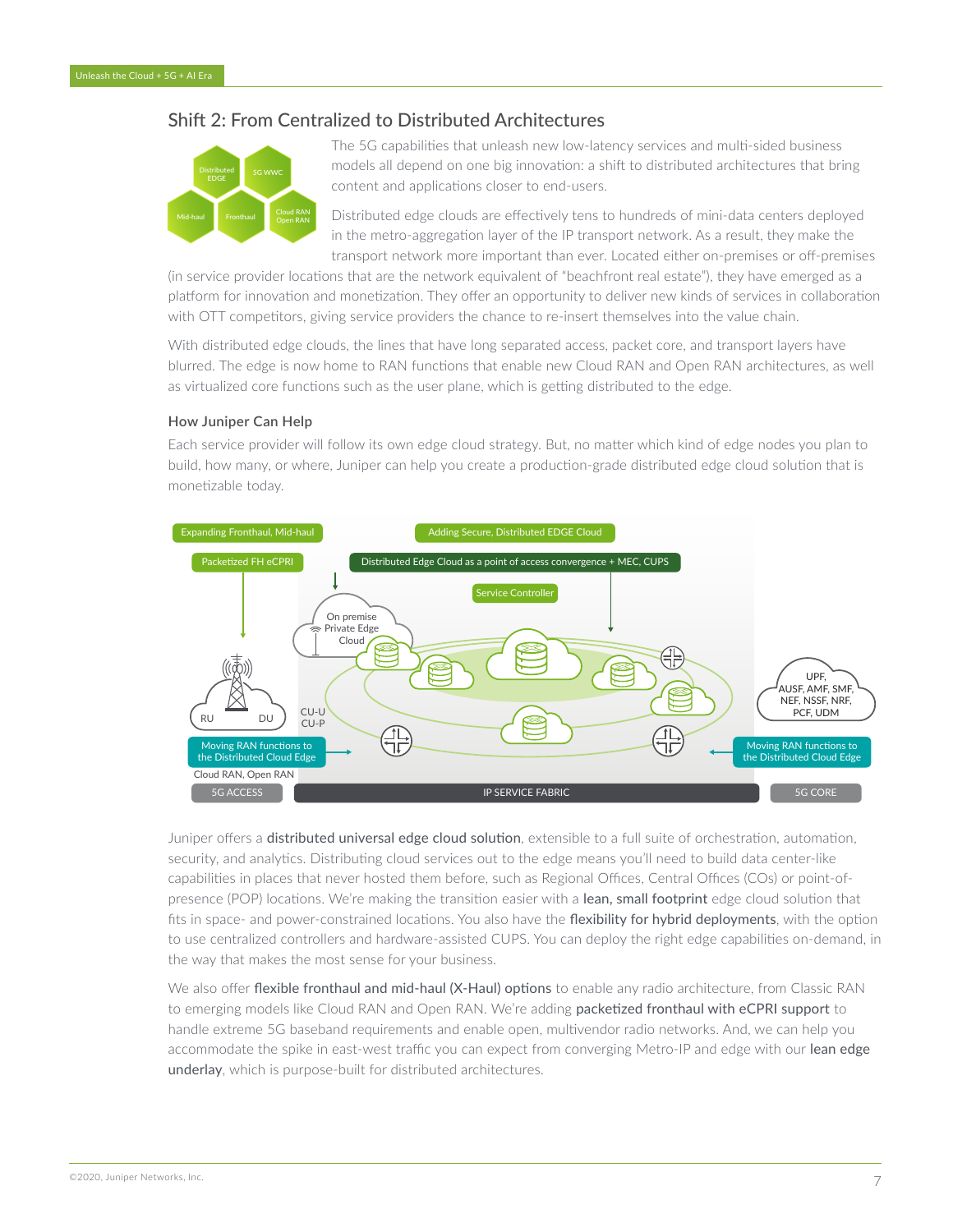Juniper can help you build private edge clouds as part of private 5G/LTE networks to support new Cloud + 5G + AI applications. Or, we can help you monetize new low-latency IoT, 5G consumer and enterprise use cases from a hosted edge cloud. With our partnership [in Stackpath](https://blogs.juniper.net/en-us/engineering-simplicity/delivering-a-future-distributed-edge-cloud-today), we can even offer "Managed edge cloud as a Service" with ready-to-monetize services such as content delivery network (CDN), that eliminate the need to worry about building the edge first and monetizing it later.

For converged service providers, we also enable 5G wired and wireless convergence (5G WWC). By co-locating the BNG with the edge data center, we can help deliver seamless hybrid access experiences that differentiate from mobile-only offers, while reducing total cost of ownership.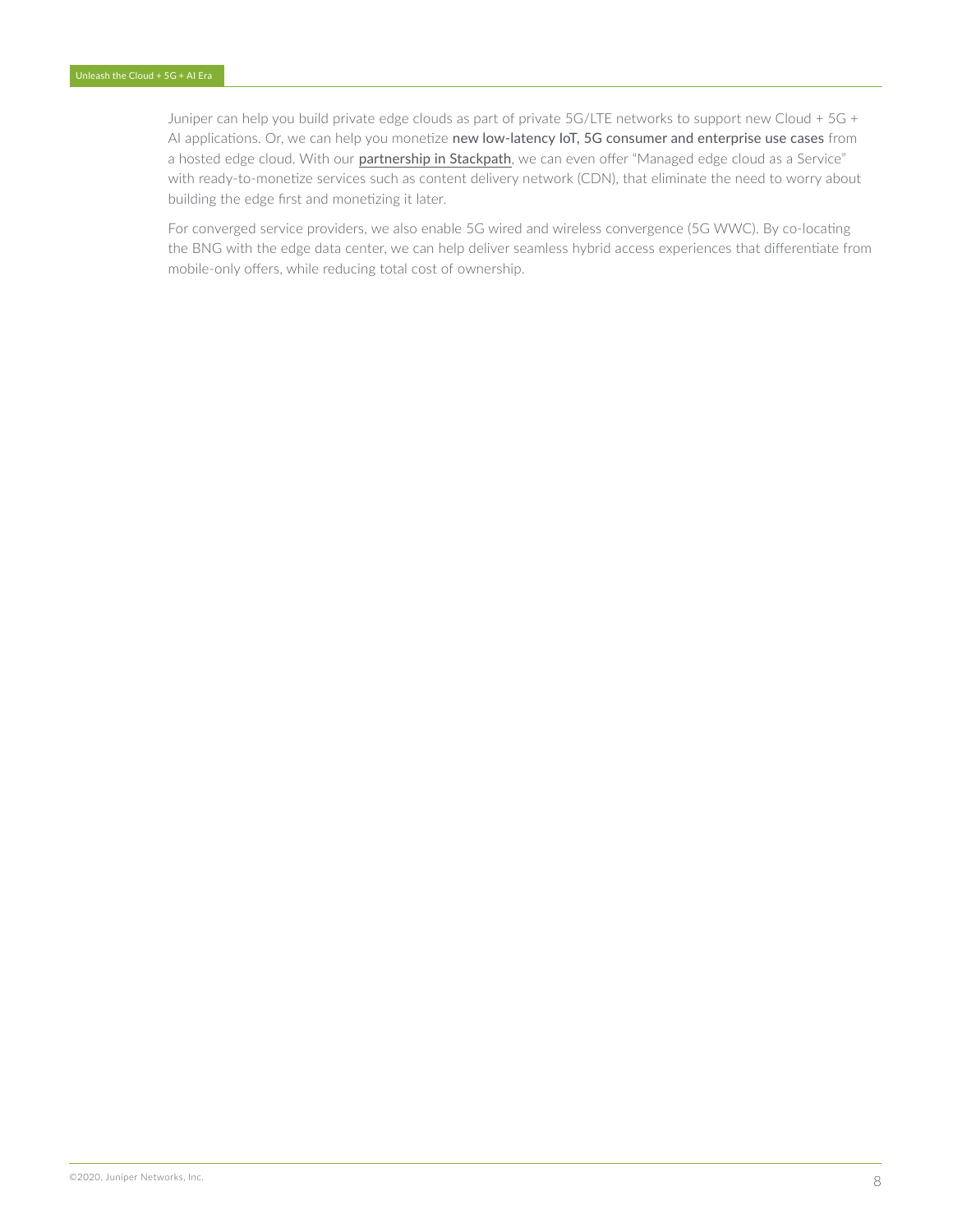# <span id="page-8-0"></span>Shift 3: From Static Capacity to Dynamic, Demand-Driven IP Service Fabric



New 5G experiences will not only generate an explosion in traffic, but also change the traffic patterns in known and unknown ways. Yesterday's capacity planning models—making big upfront investments to build out for peak utilization—just won't work anymore.

You'll need an IP service fabric that can deliver massive capacity, with the ability to scale as and where needed, on-demand. You'll need to make the IP

service fabric sliceable in order to ensure the right experience for each application. And, if you're going to deliver ultrareliable low-latency experiences like industrial automation, you'll need to adhere to stringent 5G time synchronization requirements. At the same time, you can't compromise carrier-grade reliability or security to get there.

#### **How Juniper Can Help**

Juniper is investing in new innovations throughout our portfolio to make this shift possible. We can help you build a more intelligent, agile, and responsive IP service fabric.



Juniper is enabling massive boosts in capacity across access, aggregation, and core networks. We offer new platforms to move from 10-Gigabit Ethernet interfaces to 25 GbE in the access/pre-aggregation plane and 100 GbE in aggregation. We're delivering industry's first 400-GbE-capable core with native MACsec encryption. We're also setting the bar for the industry in enabling the most stringent and hybrid timing requirements. That includes Class C boundary clocks, compliance with TSN Profile A standards, front-haul networks with 150-μs latencies, and round-trip times less than 10 milliseconds to enable ultra-reliable low-latency services.

Our network slicing framework enables application-aware routing end-to-end—from the transport network to the data center and the NFVI-with the ability to use any orchestrator for **seamlessly stitching** radio, transport, and core slices. Our slicing framework also integrates [segment routing](https://www.juniper.net/us/en/solutions/segment-routing/) simpler operations and assured service experience. And, it includes [integrated security](https://www.juniper.net/us/en/solutions/security/) to protect customer data end to end without compromising performance.

## **Juniper Leads the Way in Dynamic IP Service Fabric for 5G**

- with Native MACsec Encryption
- Industry Benchmark in Stringent
- 100x Node Scalability
- Seamless Network Slicing with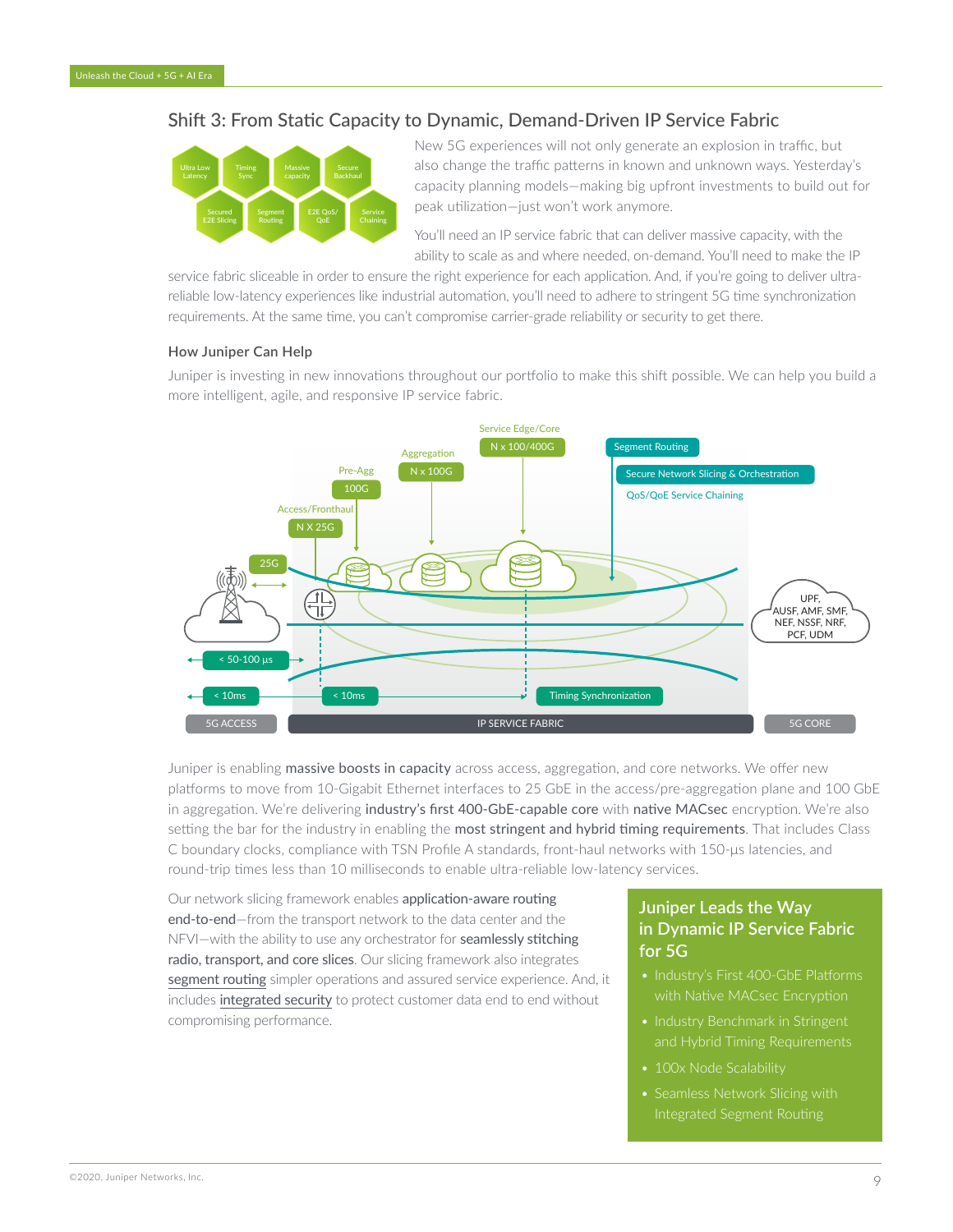## <span id="page-9-0"></span>Shift 4: From Closed, Manual Systems to Open, Automated Operations



Cloud and 5G mean a huge increase in the scale and complexity of service provider networks. You'll be accommodating 10x as many endpoints, 5x as many nodes and sprawling multi-cloud environments across the network. With that growth, you can expect 25x more incidents than you're dealing with today.

There's no way to handle that scale and complexity if you're still using the error-prone manual processes and closed, vendor-specific tools of the past. While automation and

openness might have been "nice-to-have" capabilities before, they're "must-haves" for the cloud and 5G future. And keep in mind, openness and automation are not just about operating the network or fixing issues. These capabilities are essential to deliver the right service experience, and to evolve the network and business to modern DevOps ways of working.

#### **How Juniper Can Help**



Juniper offers a [cross-domain automation portfolio](https://www.juniper.net/us/en/solutions/automation/), encompassing the entire lifecycle network automation, from planning and design to implementation and operation. In addition, all Juniper routers, switches and security devices run on a common OS, providing a "One Junos experience" that service provider operations teams tell us is markedly different from any other vendor.

Our technology stack is built from the ground up to be open and extensible—not just programmable. Open APIs and interfaces allow the system to sense data from across the multi-vendor, multi-cloud environment. We enable continuous closed-loop automation by streaming real-time telemetry data to a state-of-the-art ML engine. By observing the network in real time, this AI-driven system can translate high-level policy into automated action including closed-loop validation that business intent was executed correctly.

With fewer protocols and stateful components to worry about, you can also simplify and unify operations. Juniper (through [Anuta partnership](https://www.juniper.net/us/en/dm/anuta-networks-partnership/)) also offers an easy-to-use graphical user interface with visual workflow builders that take operational simplicity to another level.

Finally, when your network can automatically translate high-level intent into network changes, it becomes much easier to enable DevOps ways of working and CI/CD pipelines. Now, you can design, provision, assure, and continually modify services more quickly and easily, at a much lower cost. And, you can draw on Juniper resources— EngNet, NRE Labs, professional services, DIY toolkits-to customize automation for every part of your network.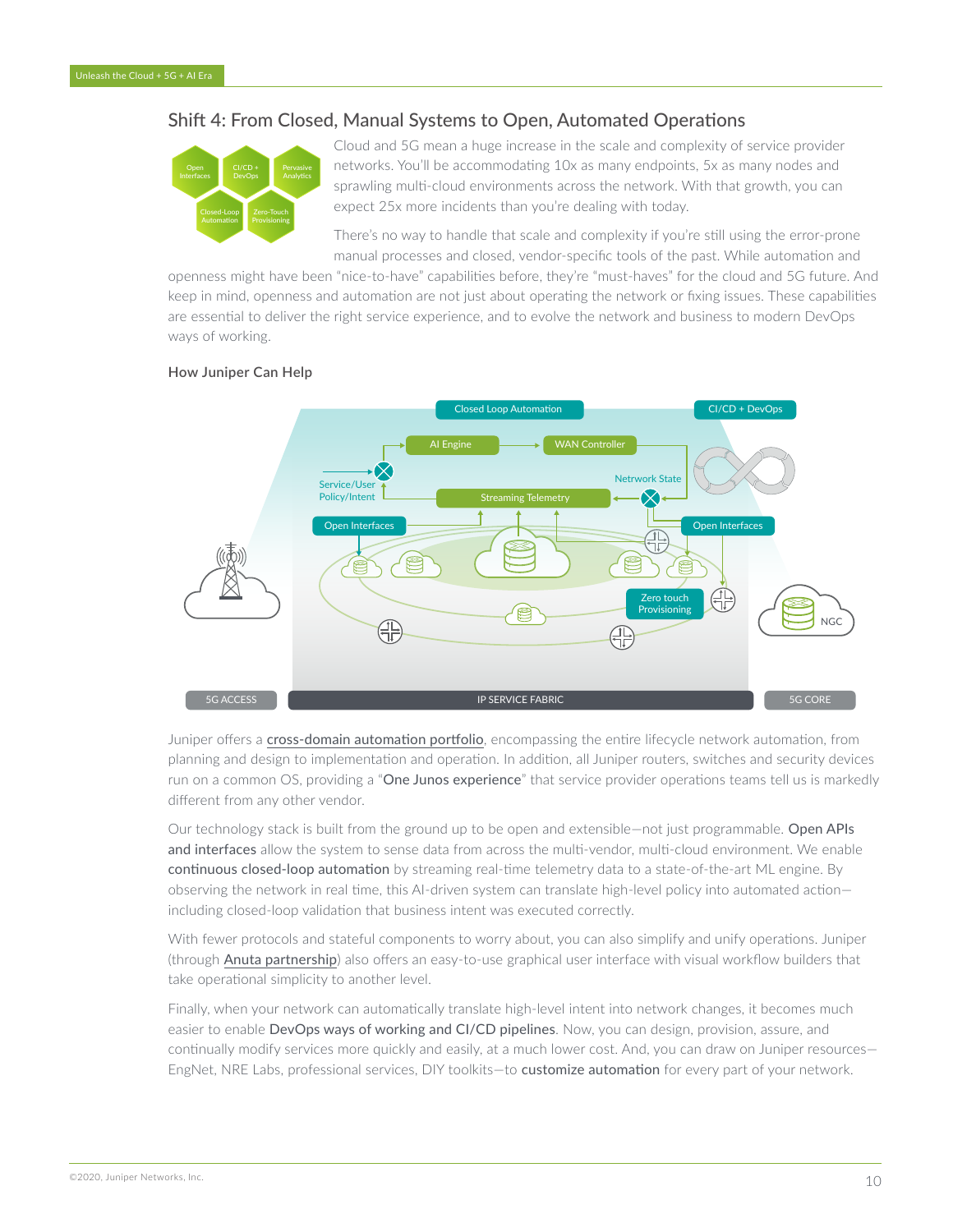## <span id="page-10-0"></span>Shift 5: From Bolted-On Security to Connected Security



New 5G innovations—distributed edge computing, network slicing, massive new IoT installations—will greatly expand the potential threat surface you need to protect. You can expect to see threats increasing in volume, frequency, and sophistication.

You should also expect to need security in more places. New vRAN architectures, new interfaces for edge computing and CUPS, distributed and virtualized network functions, interfaces with public clouds and roaming networks—you'll need to secure them all. Try to do it with today's siloed security systems and bolted-on manual processes, and you'll quickly get overwhelmed. To capitalize on the Cloud + 5G + AI era, you'll need security that's automated and integrated into every part of your network.

#### **How Juniper Can Help**

Some vendors are still stuck in the past models, attempting to secure new services by locking down external touchpoints. Juniper employs a revolutionary [Connected Security](https://www.juniper.net/us/en/solutions/security/) approach that uses the entire network and ecosystem to create a threat-aware infrastructure. This approach secures all users, applications, and infrastructure at all connection points. It dynamically adapts to changing conditions to enforce security policies consistently throughout the network.



Juniper embeds security at the system, service, and network level, including both hardware and software, to provide comprehensive protection for 5G environments. That includes all the point solutions needed to secure exposed touchpoints: 5G core interfaces to roaming networks, interfaces to public cloud with carrier-grade NAT, DDoS protection, ongoing threat intelligence via Juniper SecIntel. And, it extends across data center and UPF firewalls, as well as centralized and distributed security gateways and virtual interfaces from the edge cloud. It's this pervasive Connected Security model that resonates with service providers worldwide and makes third-party security leaders like NSS Labs recommend Juniper.

With security embedded throughout your infrastructure, you can simplify, unify, and streamline security operations. And, since Juniper solutions are designed for a more complex, cloud-connected world, you can scale and distribute security easily, driving down operational economics.

Finally, Juniper Connected Security empowers you to create and monetize new services with confidence, applying continuous threat detection and enforcement to protect users, data, and endpoints. You can use centralized, adaptive policy to secure not just traffic but applications-including at the distributed edge, automatically extending security across all network slices. These capabilities allow you to deliver a more secure, assured service experience, without a performance penalty.

# **NSS Labs Awards Juniper "Recommended" Rating for Data Center Security**

NSS Labs DCSG 2019 Security Value Map [Comparative Report](https://www.juniper.net/us/en/forms/secure-dc/)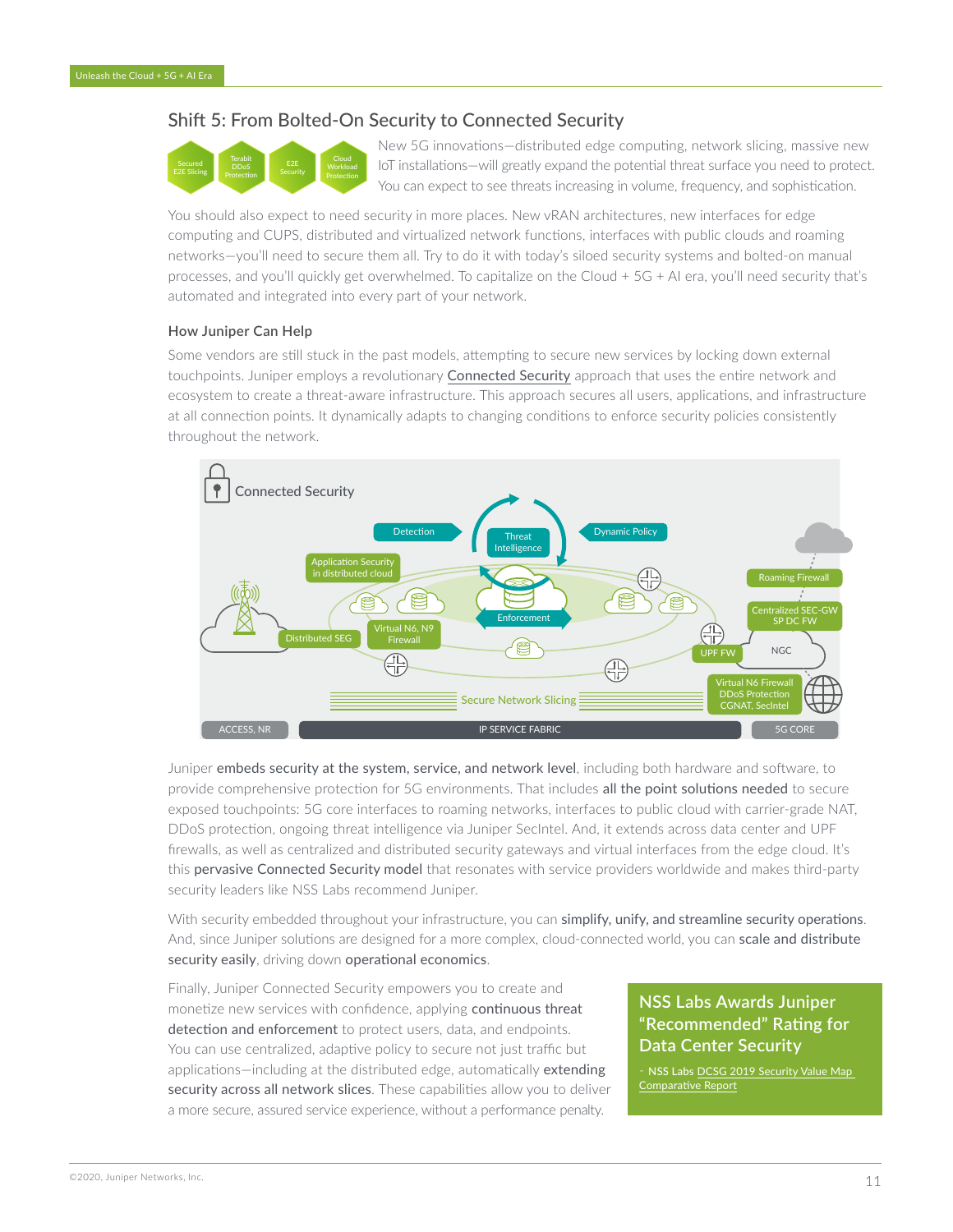# <span id="page-11-0"></span>Monetize the Cloud + 5G + AI Era



The Cloud + 5G + AI Era opens up new opportunities for service providers in three main segments: consumer, enterprise, and government. Juniper can help you address all these opportunities, and monetize your network in new ways with [Cloud + 5G + AI solutions](https://www.juniper.net/us/en/dm/5g/).

With a full suite of next-generation capabilities, you can enable services such as:

- Premium Enterprise Broadband Services: Offer high-bandwidth, highly reliable enterprise application access with rigorous SLAs.
- Cloud-delivered Secure Managed Services: Offer enhanced services such as SD-WAN, SD-LAN, and Wi-Fi to help customers move towards an "AI-driven Enterprise" with wired and wireless service assurance.
- Private 5G Networks: Offer ultra-low-latency performance optimized for specific industries and vertical applications (ports, mining, energy exploration) by building private edge clouds.
- Industrial Automation: Offer on-premises private edge services using any low latency access. Support 5-10-millisecond round-trip latency, low jitter and "six 9s" reliability that auto-coordinated robots on a factory production line require.
- Mixed Reality Applications: Use Juniper off-premises edge cloud and secure network slicing to enable the ~50-millisecond latency required for multi-user 3D manipulation. These capabilities have huge potential in use cases such as construction, interior design, cloud gaming, next-generation social networking, and more.
- CDN as a Service: Work with [Juniper and our partner, Stackpath](https://blogs.juniper.net/en-us/engineering-simplicity/delivering-a-future-distributed-edge-cloud-today), to build-and-monetize the edge cloud, starting with CDN services, as a first step.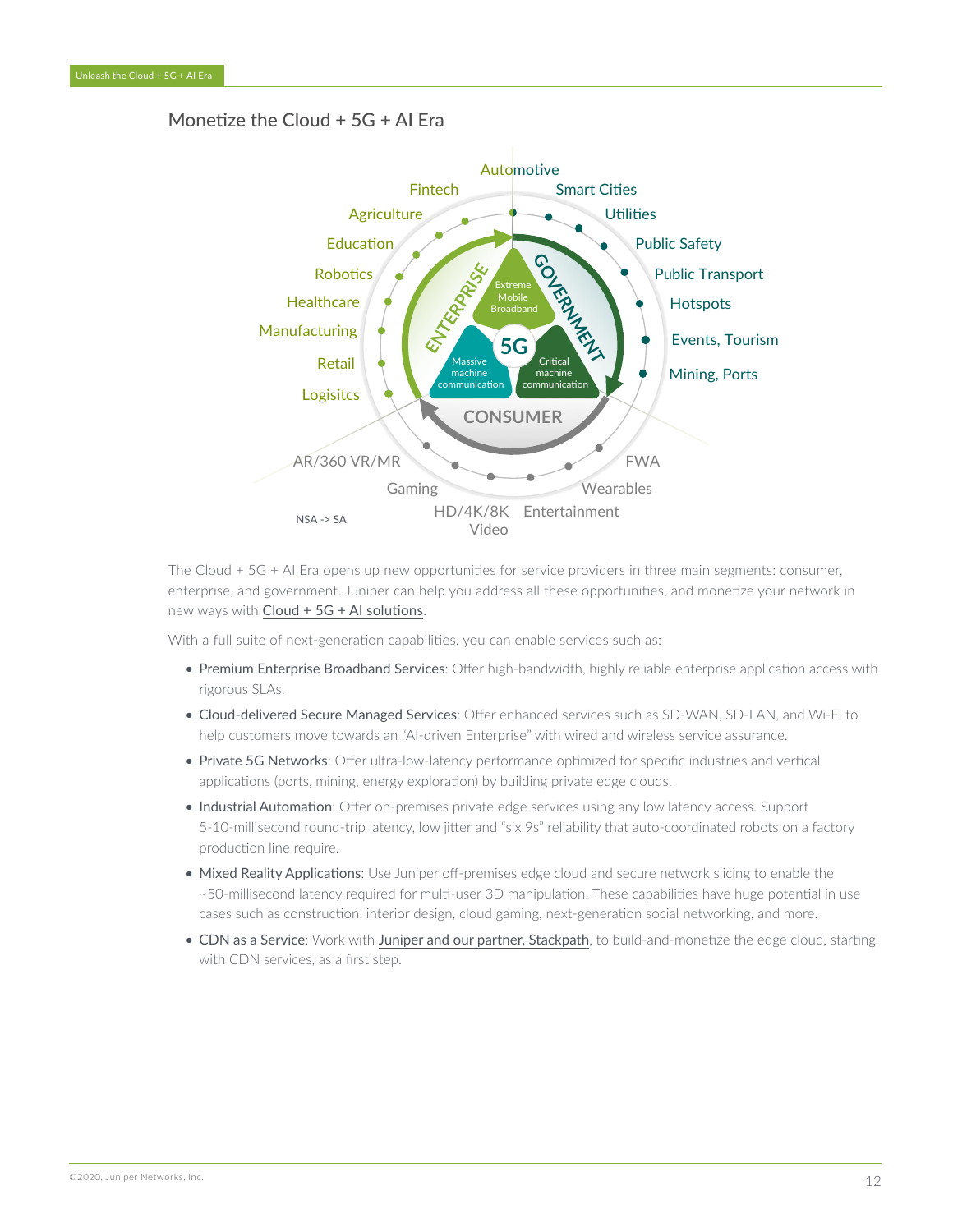# <span id="page-12-0"></span>Unleash Cloud + 5G + AI to Reimagine Your Business

Building Cloud + 5G + AI networks involves more than adding faster speeds and feeds. It requires navigating multiple technology and architecture options. It is about helping service providers transform their business, not just networks by enabling a generational shift in Architecture, Economics and Service Experience.

Juniper can help you make the most of it. We provide the end-to-end building blocks to help you transform your business. Our Cloud + 5G + AI solutions provide:

- The most Open, Agile Network Architecture that helps you worry less about your technology choices and focus more on launching new services.
- An On-demand Economics model that improves your bottom line.
- A Secure and Assured Service Experience that helps you delight customers.

Let us help you accelerate your transformation across five core solution pillars:

- Cloud-first platforms: Bring the openness and agility of cloud to your network with Juniper Contrail telco cloud NFVI stack, VNFs, virtualized MX, security, CPE devices, SDN functions as well as underlay and overlay for the service provider IT data center.
- Distributed edge cloud: Unleash new edge capabilities with Juniper universal edge cloud solution, Stackpath partnership, lean edge metro underlay, CUPS, and private on-premises edge solutions.
- Massively scalable IP service fabric with network slicing: Deliver dynamic new 5G experiences and use cases with Juniper extensive X-haul portfolio, secure network slicing, segment routing as well as low-latency and hybrid timing solutions.
- Automated operations: Simplify network operations and improve service experience with our automation portfolio, which includes Northstar, Healthbot, our [Anuta partnership](https://www.juniper.net/us/en/dm/anuta-networks-partnership/), One Junos, and DevOps methodologies.
- Connected Security: Protect your business with embedded security that extends across our entire portfolio and safeguards your users, applications and infrastructure.



#### Start Your Transformation

To learn more, visit: [www.juniper.net/us/en/solutions/5g-networking/](https://www.juniper.net/us/en/solutions/5g-networking/).

#### **Juniper: The First Choice in Service Provider Networks**

- **• 49 of the top 50** Service Providers trust Juniper
- Deployed in **9 of the Top 10** Cloud Provider Networks
- **• >40% of the Forbes 1000 Enterprises** work with Juniper
- Extensive experience in Cloud + 5G + AI solutions